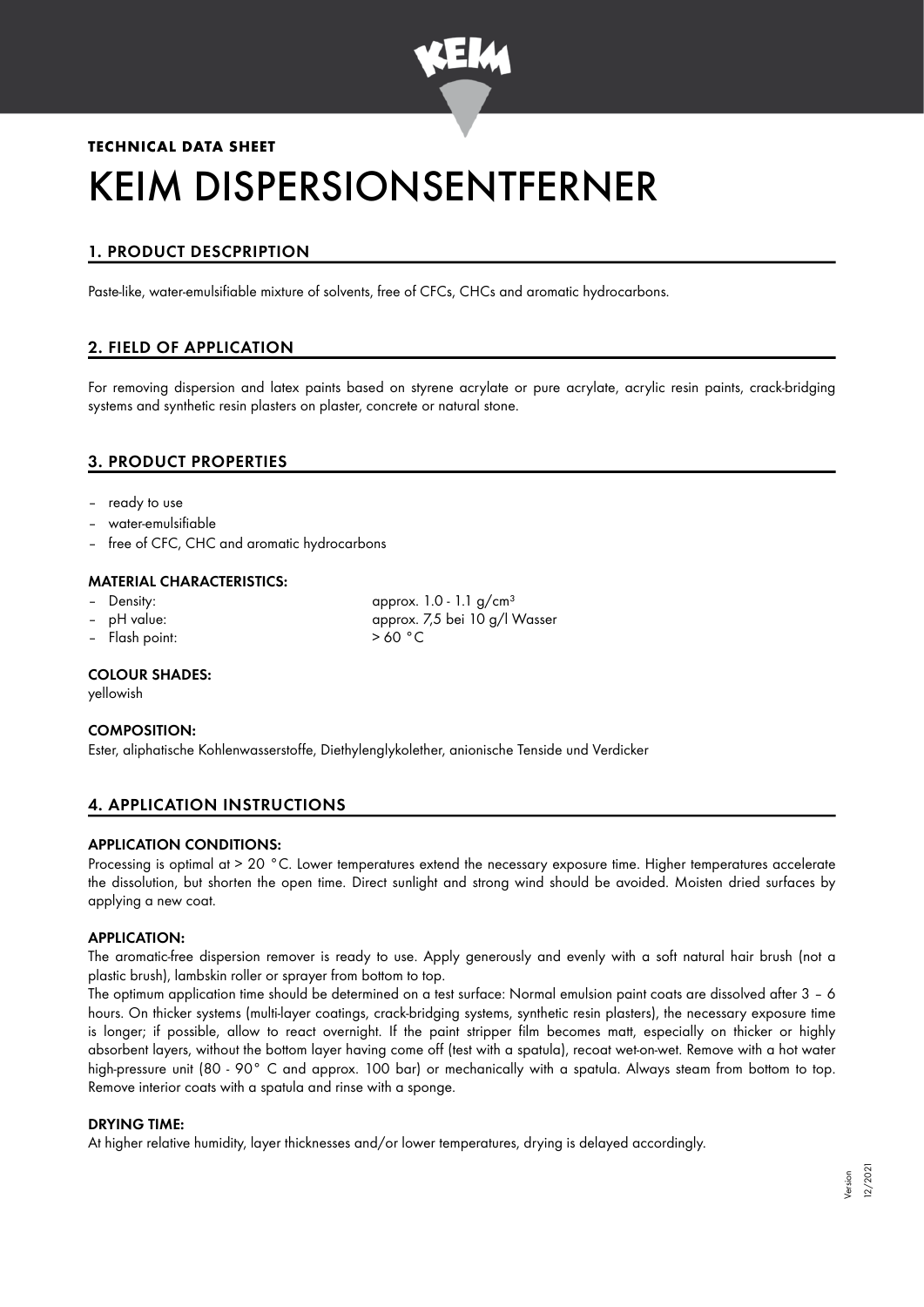#### CONSUMPTION:

approx. 0,3 - 0,5 kg/m², for normal dispersion coatings.

approx. 1,0 kg/m², bei Rissüberbrückungssystemen, überstrichenen Kunstharzputzen und mehrschichtigen Anstrichsystemen. These material consumption values are guide values for smooth substrates. Exact consumption values must be determined by means of test areas.

#### CLEANING OF TOOLS:

Clean immediately with water.

#### 5. PACKAGING

| <b>Container content</b> | Unit of measure | Quantity on pallet | Type of container |
|--------------------------|-----------------|--------------------|-------------------|
|                          | ĸg              |                    | tin bucket        |
|                          | ĸg              | 66                 | tin bucket        |

#### 6. STORAGE

| max. storage time | Storage conditions                                                                          |
|-------------------|---------------------------------------------------------------------------------------------|
| 12 months         | keep container tightly sealed.<br>cool<br>frost-free<br>protected from heat and direct sun. |

#### STORAGE INFORMATION:

Do not store above 35° C, keep away from sources of ignition. Store in a well-ventilated place.

#### 7. DISPOSAL

For disposal information refer to section 13 of the safety data sheet.

#### EC WASTE CODE:

Waste code: 08 01 11\*

#### 8. SAFETY INSTRUCTIONS

#### Please, refer to the Material Safety Data Sheet.

Wear suitable protective clothing and goggles to protect eyes and skin during work. Wash off splashes on the skin immediately with water. In case of contact with eyes, rinse immediately under running water and seek medical advice. Do not spray on hot objects or into open flames. Do not eat, drink or smoke while working. Keep out of reach of children. The waste water produced when evaporating the treated surface must be collected and separated from the solids. Stained residues of non-toxic emulsion paints are, depending on their composition, household or hazardous waste. Toxic paint sludge containing heavy metals, for example, is hazardous waste. The collected washing water must be disposed of in accordance with local regulations. Do not allow washing water to enter the rainwater drainage system or free waters.

#### For indoor use:

Use only if permanent, unobstructed ventilation is ensured. During the application time, hang PE film over the work surface that has been soaked with paint remover, ventilate well and wash thoroughly. Take appropriate measures to protect surfaces that are not to be treated, especially painted and plastic surfaces (e.g. cover). Materials such as glass, copper and aluminium are not attacked.